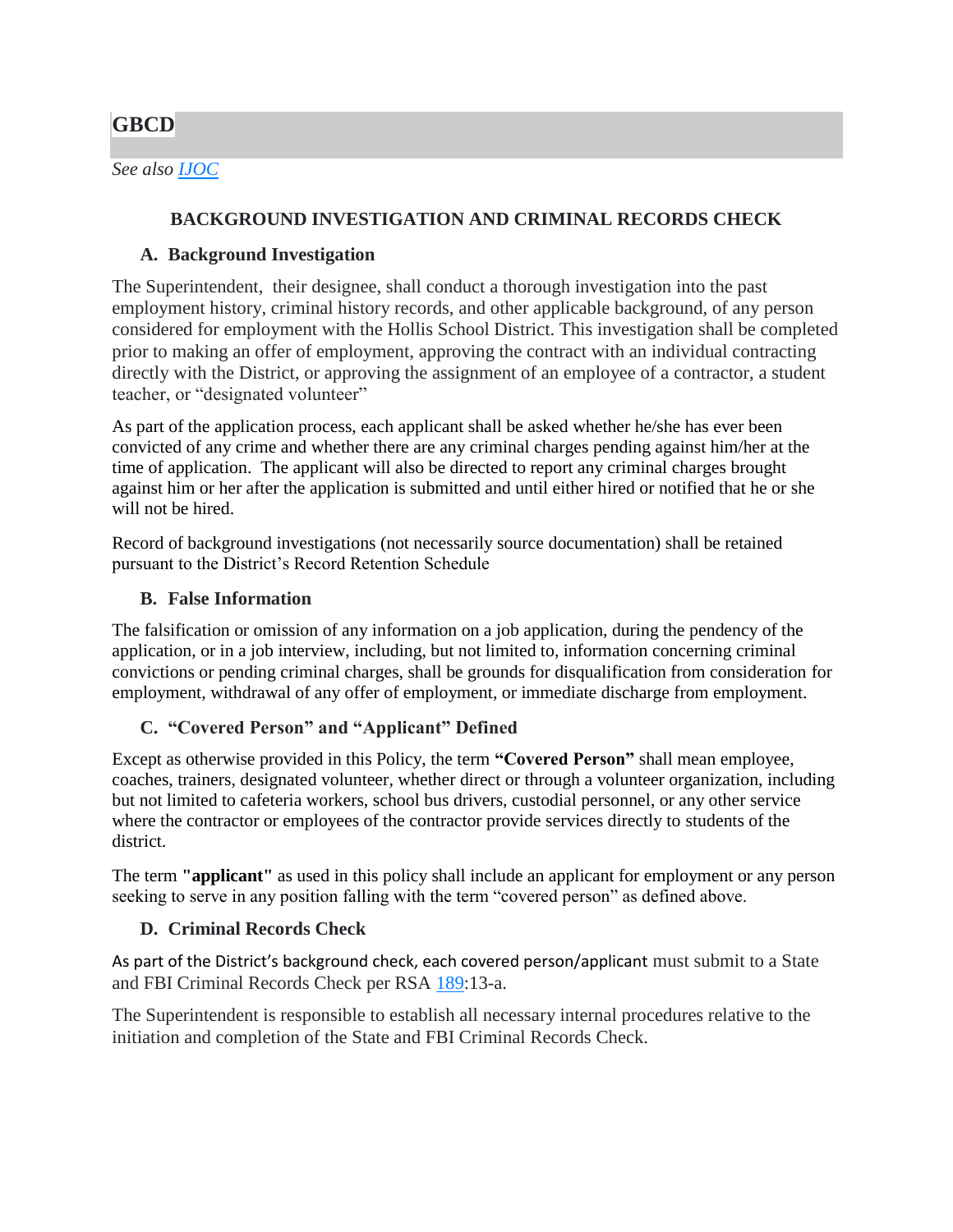No covered person shall be employed, extended a conditional offer of employment (as described below), or begin service in the District, until the Superintendent, or his/her designee, has initiated the formal State and FBI criminal history records check process and a background investigation.

The applicant shall provide the District with a criminal history records release form as provided by the New Hampshire State Police along with a full set of fingerprints taken according to that statute. The release form generally authorizes the State Police to conduct a criminal history records check through its state and records of the Federal Bureau of Investigation, and to release a report of any misdemeanors and/or felony convictions, as well as any charges pending disposition for any crimes listed in the then current paragraph V of RSA 189:13-a (**"***Section V Offenses***"**). Refusal to provide the required criminal history records release form (with fingerprints) and any other required releases to authorize the criminal history records check will result in immediate disqualification of the applicant and no further consideration for the position.

### **E. Volunteers**

Volunteers may be subject to a background investigation/criminal records check, as designated in Policy IJOC, Paragraph B.

Any person for whom the Board requires a Criminal Records Checks shall pay all fees and costs associated with the fingerprinting process and/or the submission or processing of the requests for the Criminal Records Checks, unless otherwise determined by the Board.

## **F. Exceptions for, Substitute Teachers, Bus Drivers & Bus Monitors.**

The following exceptions apply only to the State Police/FBI criminal history records check provisions of this policy. The Superintendent shall, nonetheless, require a full background investigation for the excepted employees, and for applicants for school bus drivers or monitors employed directly by the District, the background check shall include a full background check, including a state criminal record release from an applicant for a bus driver or monitor for district positions.

- **1. Substitute Teachers and Other Non-"Applicant" Educational Staff.** Pursuant to RSA 189:13-a, IX(a), substitute teachers and other staff who do not meet the definition of "applicant" above, may initiate a criminal history records check with the Superintendent as described above. The State Police, however, shall issue its report directly to the potential substitute teacher/staff person. The report shall be valid for 30 days from the date of issuance and constitutes satisfactory proof of compliance with RSA 189:13-a.
- **2. Bus Drivers and Bus Monitors.** Pursuant to RSA 189:13-a, VI and RSA 189:13-b, criminal history records checks for bus drivers and bus monitors shall be processed through the New Hampshire Department of Education.

## **G. Results of Criminal History Records Check.**

The results of the criminal history records check shall be delivered to the Superintendent or designee who shall be responsible for maintaining their confidentiality.

As used in this Section G, a **"designee"** of the Superintendent authorized to receive and inspect results of the criminal history records check, may only be an assistant superintendent, head of human resources, the personnel director, the business administrator or the finance director.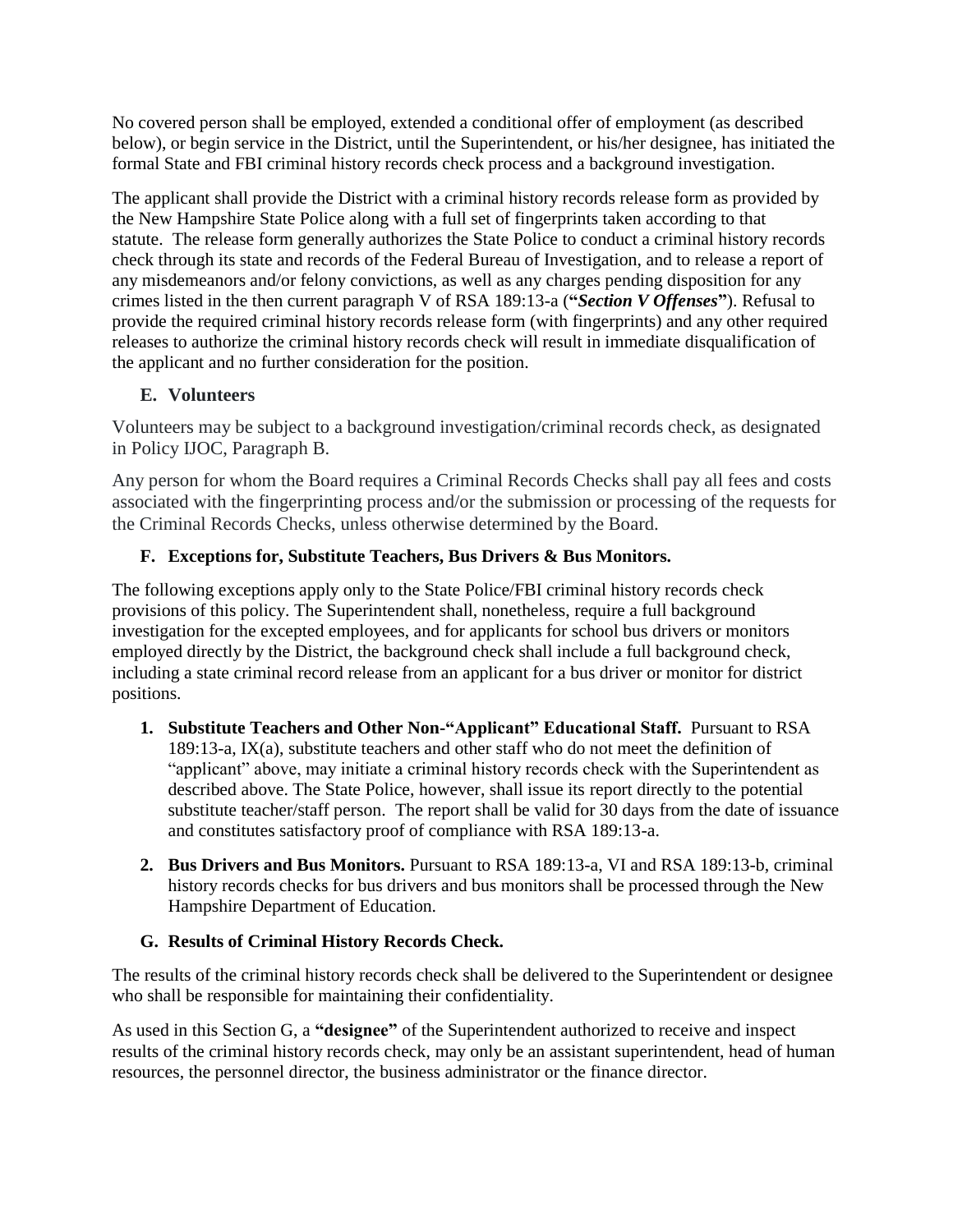If the results of the records check disclose no criminal record, the results and information shall be destroyed immediately following review by the Superintendent or designee. If the results indicate criminal conviction or indicate any charge pending disposition of a Section V Offense, then the Superintendent or designee shall review the information for a hiring decision but shall destroy the records within 60 days of receiving the information.

**Section V Offense.** If the results of the record check disclose that the Applicant or Covered Person has either been convicted or is charged pending disposition of a violation or attempted violation of a Section V offense, that person shall not receive an offer or final offer of employment.

**Non-Section V Offenses.** In addition to disqualification based upon conviction or pending charges for a Section V Offense, the District may deny a final offer of employment or permit service/work in the schools based upon convictions or charges of other misdemeanors or felonies, provided the basis for disqualifying the candidate is job related for the position in question and is consistent with business necessity and the best interests of the students and the District. Such determination will be made by the Superintendent or designee in accordance with the established protocol and on a caseby-case basis. For non-Section V Offenses, which the applicant discloses, or which come to light during the background check, the presumption of innocence shall apply, however, the Superintendent or designee shall consider all reliable information in assessing the applicant's suitability. The Superintendent or designee shall assess whether, in light of the totality of the circumstances, the pending charges or convictions raise reasonable cause to doubt the applicant's suitability for the position.

If the Superintendent chooses to nominate an applicant who has a history of conviction or pending charges of a crime (non-Section V Offense), then the final hiring decision must be approved by the School Board, who shall be informed generally of that history in non-public session.

#### **H. Conditional Employment**

Persons who have been selected for employment may be given a conditional offer of employment, with the final offer subject to the successful completion of the background check, the State Police and FBI criminal history records check, and a determination that there are no disqualifying pending charges or convictions.

Any person who is offered conditional employment, by way of individual contract or other type of letter of employment, will have clearly stated in such contract or letter of employment that his/her contract and continuation of employment is entirely conditioned upon the results of a Criminal Records Check and background check which is satisfactory to the District.

All persons employed under a conditional offer of employment may be covered under the District's health insurance program, at the sole discretion of the Board, and in accordance with Board policies and/or collective bargaining agreements, if applicable. However, any such coverage will immediately cease and will not be subject to extension under COBRA, if the Board does not tender the person a final offer of employment by reason of application of this Policy.

#### **I. Final Offer of Employment**

A person who has been extended a conditional offer of employment may be extended a final offer of employment upon the completion of a Criminal Records Check which is satisfactory to the Board.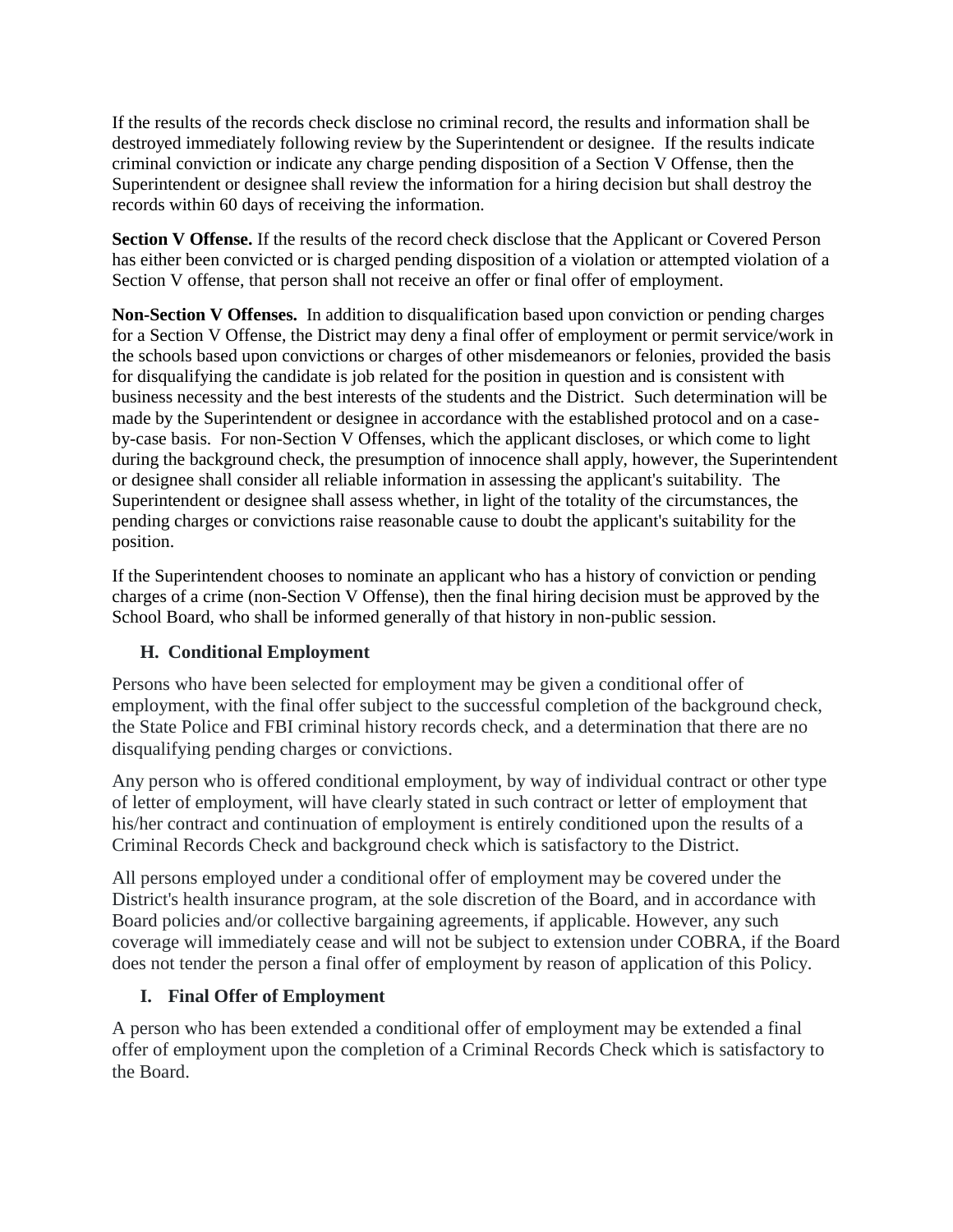A person may be denied a final offer of employment if he/she has been convicted of ANY felony. Such determination will be made by the Board, on a case by case basis.

No applicant shall be extended a final offer of employment or be allowed to serve in the District if such person has charges pending or has been convicted of any Section V Offense; or where such person has been convicted of the same conduct in another state, territory, or possession of the United States; or where such person has been convicted of the same conduct in a foreign country.

An applicant may only be extended a final offer of employment or final approval to work/serve within the District's schools upon the satisfactory completion and results of criminal history records check and background check.

The Superintendent, or designee, will transmit this policy to the State Police, who will then screen the criminal records check for any selected applicant for employment, or designated volunteer, and will notify the district whether the record of said selected applicant or volunteer contains any felony convictions.

When the District receives a notification of a felony conviction from the state police on a particular person which it finds unsatisfactory, the Superintendent shall dismiss said person within twenty-four hours (24) of the receipt of such report, excluding Saturdays, Sundays, or legally recognized holidays.

Additionally, a person may be denied a final offer of employment if the Superintendent becomes aware of other conduct that he/she determines would render the person unsuitable to perform the responsibilities of the position involved. Such determinations shall be made on a case-by-case basis.

## **J. Fees for Criminal History Records Check.**

Any applicant for whom the Board requires a criminal history records check, or, in the instance of third party contractors, the applicant's employer, shall pay the actual fees and costs associated with the fingerprinting process and/or the submission or processing of the requests for the criminal history records check, unless otherwise determined by the Board.

#### **K. Administrative Protocols/Procedures.**

The Superintendent is authorized to establish written protocols for background investigations, which protocols may vary depending on the nature of the position(s) (e.g., verification of academic records and achievements for certified professionals, credit checks for personnel with fiscal responsibilities). The written protocols may include additional disqualifying misdemeanor or felony convictions or charges in addition to the Section V Offenses.

#### **L. Contractor and Vendor Provisions.**

The Superintendent shall take such steps as are necessary to assure third party agreements which involve covered personnel to include a provision for such personnel to complete criminal history records checks as required under this policy, as well as training and information required under policy GBCE*.*

## **M. Additional Criminal Records Checks**

The Superintendent may require a state criminal history Records Check of any employee at any time to the extent permitted by law.